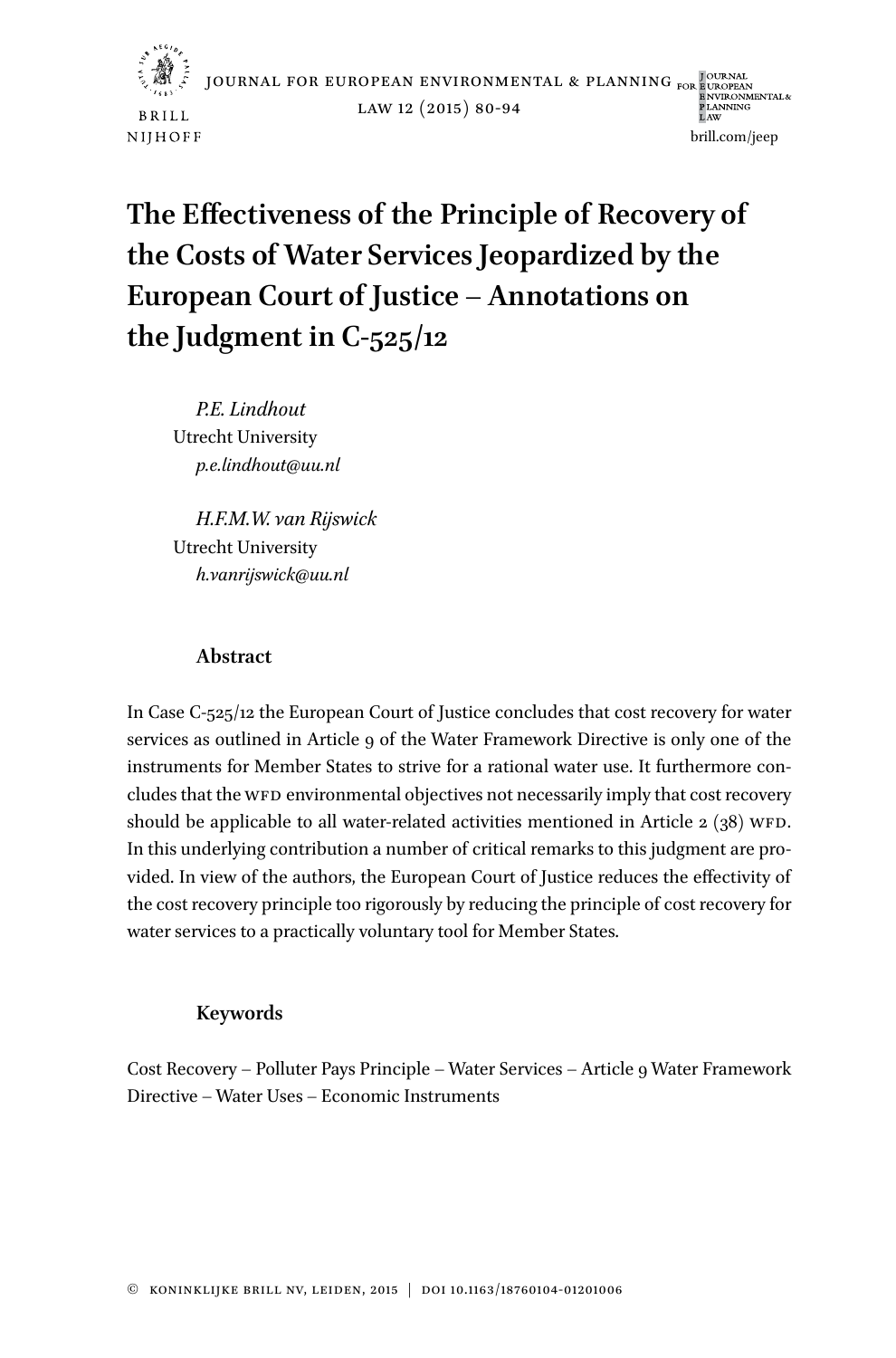### **1 Introduction**

In the recently decided infringement case-525/12 the European Commission (hereafter: Commission) requested the European Court of Justice  $(ECI)$ to declare that Germany failed to fully implement its obligation according to Article 9 of the Water Framework Directive to "take account of the principle of recovery of the costs of water services, including environmental and resource costs, having regard to the economic analysis conducted according to Annex III, and in accordance in particular with the polluter pays principle." Germany has based its implementation of the cost recovery principle on a narrow interpretation of the concept of "water services" including only the classic services of water supply and waste water collection and treatment. According to the Commission the notion of "water services" must be interpreted much wider as including also the impoundment of water for the purposes of hydroelectric power generation, navigation and flood protection, abstraction for irrigation and industrial purposes and personal consumption. In its judgment, the Court of Justice has basically dismissed the Commission's action. Surprisingly, however, the Court did so without clarifying the notion of "water services". Instead, the judges held that Article 9 WFD is generally providing an ample margin of discretion as to how far Member States apply the cost recovery principle, and that infringement can only be established on the grounds that the absence of cost recovery instruments will effect a failure to achieving the ultimate quality objectives set out in Article 4 WFD. This reasoning of the Court considerably weakens the effectiveness of the cost recovery provision, and therewith cost recovery as an important instrument of water management. Therefore, this judgment deserves a critical evaluation. Before reflecting on the findings of the Court in more detail (4.) we will further introduce the substance of the dispute (2.) and the findings of the Court (3.). Questions of admissibility of the application which had also been raised by the German Government in this case will not be commented.

#### **2 Substance of the Dispute**

The Commission and Germany hold a different view on the interpretation of the term 'water services' as mentioned in Article  $2(38)$  and Article 9 of the Water Framework Directive. Article  $2(38)$  WFD states:

*"water services" means all services which provide, for households, public institutions or any economic activity:*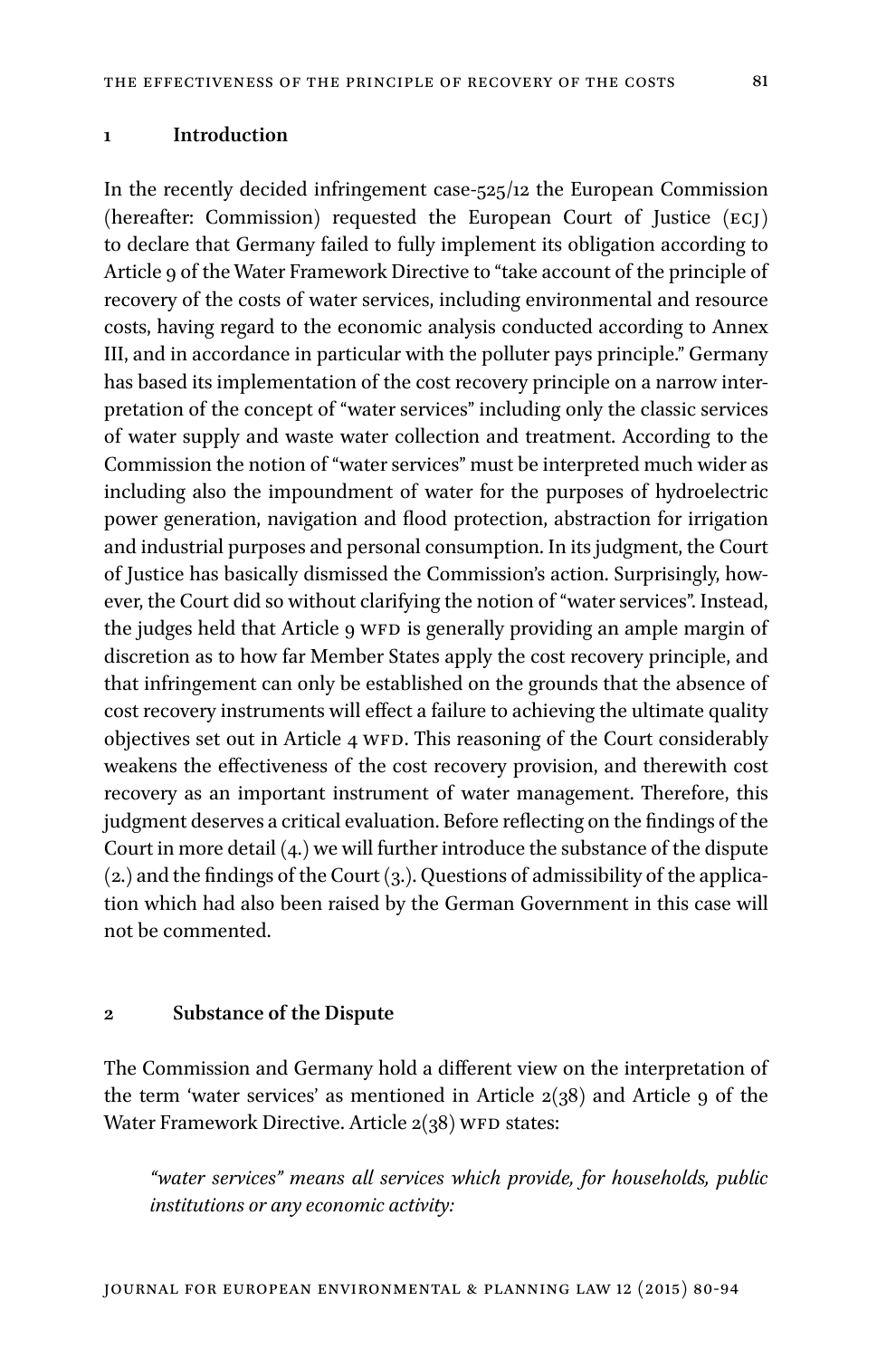- *(a) abstraction, impoundment, storage, treatment and distribution of surface water or groundwater, or*
- *(b) waste-water collection and treatment facilities which subsequently discharge into surface water*.

Article 9 WFD states, in so far as relevant:

*"Recovery of costs for water services*

*1. Member States shall take account of the principle of recovery of the costs of water services, including environmental and resource costs, having regard to the economic analysis conducted according to Annex III, and in accordance in particular with the polluter pays principle*.

*Member States shall ensure by 2010:*

- *– that water-pricing policies provide adequate incentives for users to use water resources efficiently, and thereby contribute to the environmental objectives of this Directive*,
- *– an adequate contribution of the different water uses, disaggregated into at least industry, households and agriculture, to the recovery of the costs of water services, based on the economic analysis conducted according to Annex III and taking account of the polluter pays principle*.

*Member States may in so doing have regard to the social, environmental and economic effects of the recovery as well as the geographic and climatic conditions of the region or regions affected*.

- *2. (…)*
- *3. (…)*
- *4. Member States shall not be in breach of this Directive if they decide in accordance with established practices not to apply the provisions of paragraph 1, second sentence, and for that purpose the relevant provisions of paragraph 2, for a given water-use activity, where this does not compromise the purposes and the achievement of the objectives of this Directive. Member States shall report the reasons for not fully applying paragraph 1, second sentence, in the river basin management plans."*

The Commission holds the view that due to Germany's very narrow interpretation of the term water services, it is misapplying Article 9 concerning cost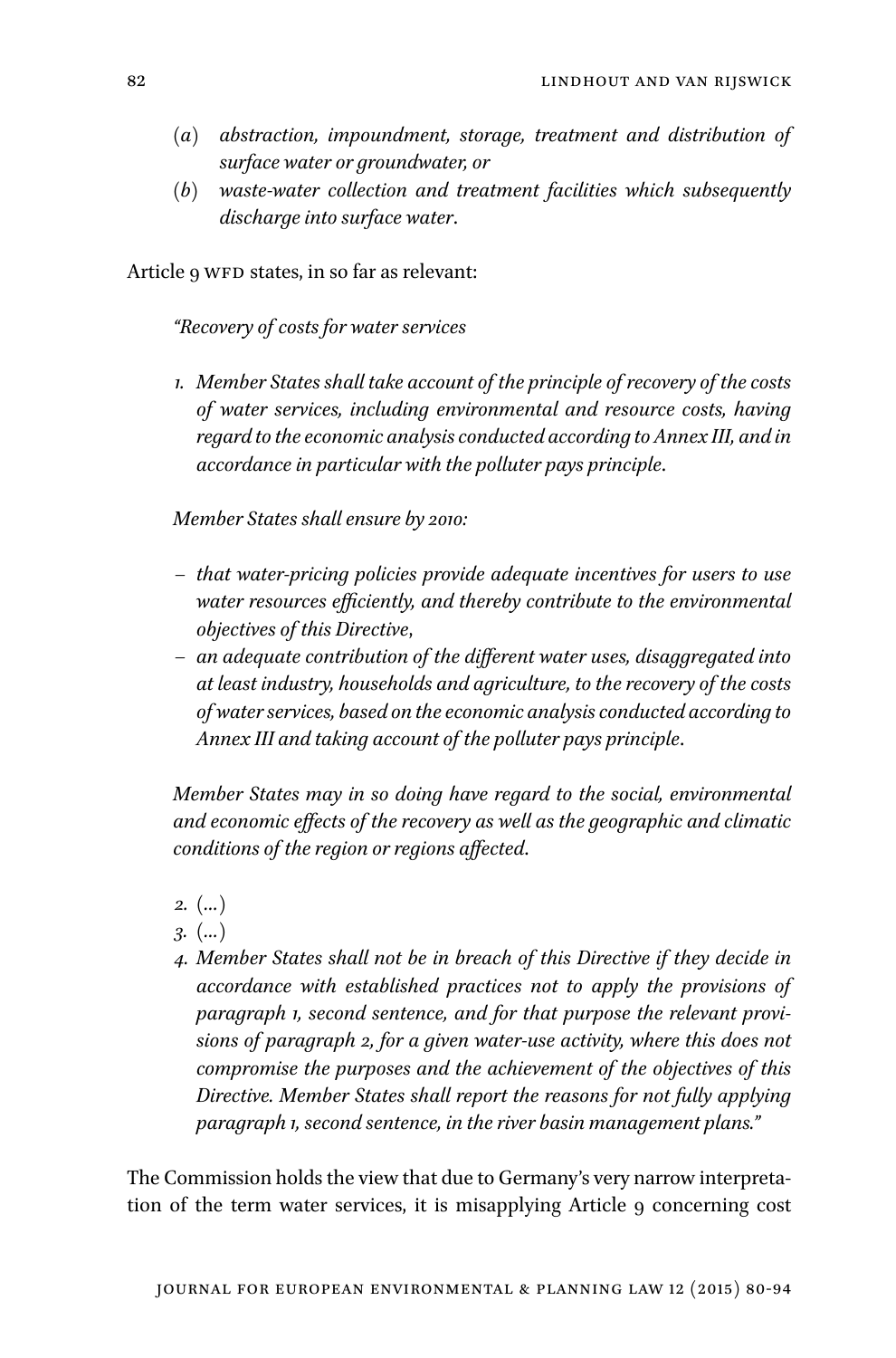recovery. The wording of the definition of water services (Article  $2(38)$  WFD) does not preclude the solitude activities from being a water service as, according to the Commission, a water service does not require that all in Article  $2(38)$ listed activities should be present cumulatively. By excluding certain activities from the scope of cost recovery, Germany would be undermining the purpose of the directive. The Commission holds a broad view on water services, possibly even including ecosystem services.<sup>1</sup>

Germany, on the other hand, brings forward that cost recovery is a tool, an instrument, to contribute to the attainment of the objectives of the directive, but it is not the only one. Germany stresses the need to be able to weigh up the water protection requirements against legitimate rights of use of water, taking position that the Commission disregards the management system of the directive. Germany interprets the concept of water services very narrowly, only including the water supply and waste water treatment. It disagrees with the Commission that water services would include activities as water use for navigation or hydropower, as the concept of services would require a bilateral relationship, which is not the case with such services. Germany furthermore refers to the structure of Article  $2(38)$  sub a. and b., which structure – according to Germany – is based on a separation between activities relating to the supply of water and the treatment of waste water. Reese discusses in his paper 'Cost Recovery and Water Pricing in Water Services and Water Uses in Germany'2 the arguments for a narrow interpretation of the cost recovery obligation in more detail and states that these arguments are broadly accepted in German literature:

- 'The distinction in Article 2 sec. 38 between (a) and (b)—where (b) clearly refers to waste water services. This indicates that only supply and wastewater services are included in the notion of water services. Otherwise, that distinction would be pointless.
- The activities listed in (a) are typical activities of water supply services, and those listed in (b) typical activities of wastewater services. This, too, suggests that only these two classic services are referred to.

<sup>1</sup> See on the consequences of a very broad interpretation of water services: P.E. Lindhout, 'A wider notion of the scope of water services in eu water law, Boosting payment for water related ecosystem services to ensure sustainable water management?', *Utrecht Law Review*, (2012).

<sup>2</sup> jeepl 10.4 (2013) 355–377. The paper is part of a special issue on cost recovery for water services and includes also contributions from the Netherlands: P.E. Lindhout, Application of the Cost Recovery Principle on Water Services in the Netherlands, JEEPL 10.4 (2013) 309-332 and Portugal: Alexandra Aragão, Water Pricing and Cost Recovery in Water Services in Portugal, jeepl 10.4 (2013) 333–354.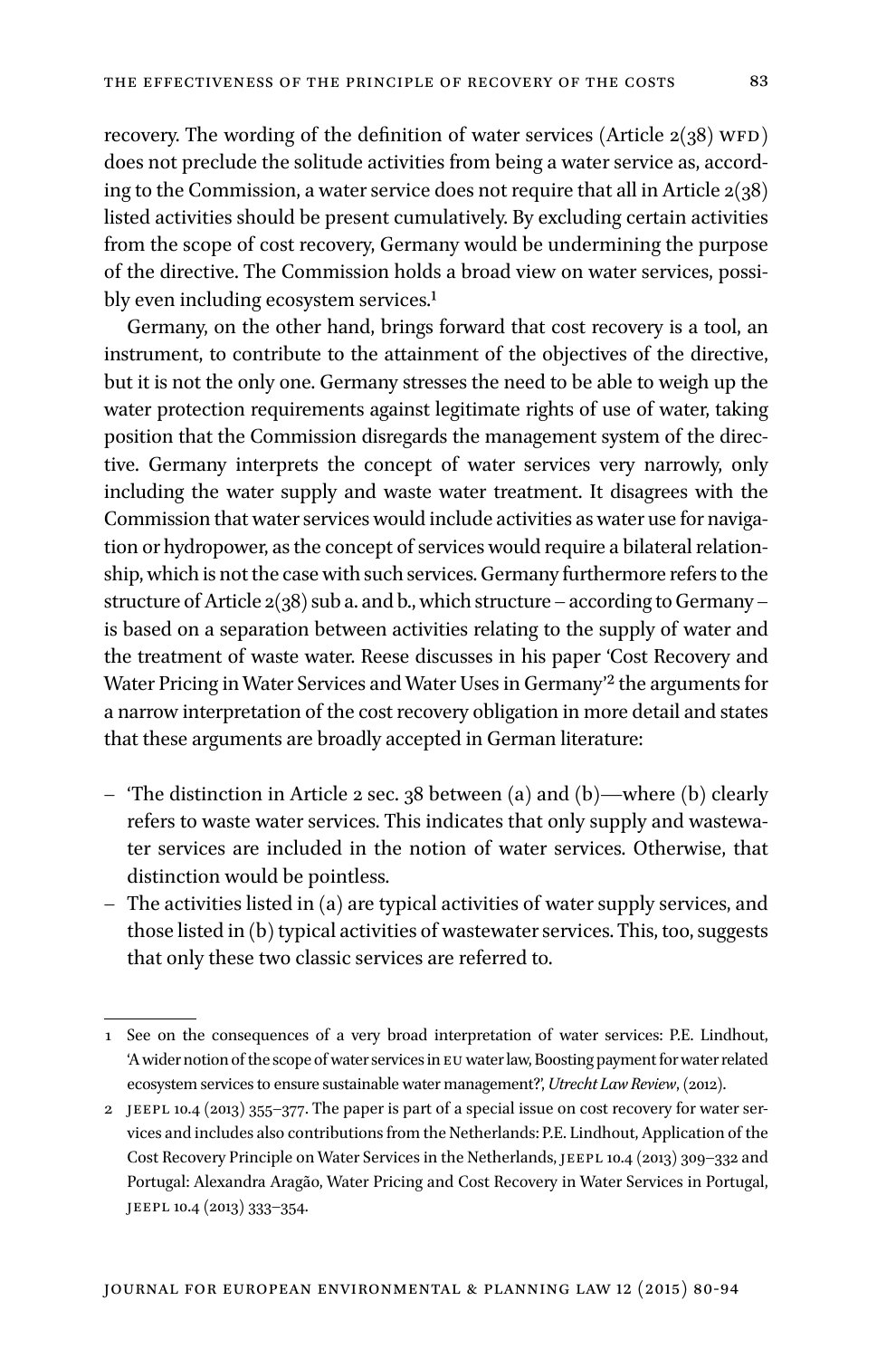84 LINDHOUT AND VAN RIJSWICK

- The conjunction of the activities mentioned under (a) by "and" indicates that the legal definition can only be met by a combination of such activities (as elements of supply services).
- For important other uses like, e.g., water power, the definition and the distinction between the 1st and 2nd indent does not compute, as major activities implied by water power are either not included, or partly fall with 1st and partly with 2nd indent.
- The same holds true for flood protection and waterways construction. Impoundment is only one activity that may serve these purposes. Others like dredging—are not mentioned.
- $-$  The general purposes of Article 9 and the WFD do not necessitate a wide interpretation of "water services" since the activities in question are still qualified as water uses and thus subject to equivalent pricing policies according to Article  $g(1)$  and sentence 1st indent WFD.'

These arguments are for Reese 'much more convincing than the Commission's broad interpretation'. According to Reese 'both structure and content of the definition strongly support the narrow understanding, and it cannot be simply inferred from the general teleology and/or an "effet-utile" argument that the cost recovery principle should be applied comprehensively to all encroaching activities and as far as is it can possibly contribute to the realization of the WFD's aims.' He refers to the intention of the Council when adapting the Directive and the discussions on the scope of Article 9. As a majority of Member States preferred a more conservative application of the Cost Recovery Principle he argues that the above cited arguments strongly support the narrow "German" position. As far as self-providing activities are concerned Germany takes the approach that they shall only be qualified as water services in the sense of Article  $g(1)$  ist sentence if they significantly affect the local water quantity balance. Important effect of this approach is that most agricultural wells have no such significant impact and must, therefore, not be qualified as "water services."

#### **3 Findings of the Court**

Although one might expect that the Court would provide an interpretation of the concept of water services, it does not. The Court starts by outlining its method of interpretation. Interpretation of a provision of eu law requires not only that the wording of the provision is taken into account, and the objectives the provision pursues, but also its context and provision of eu law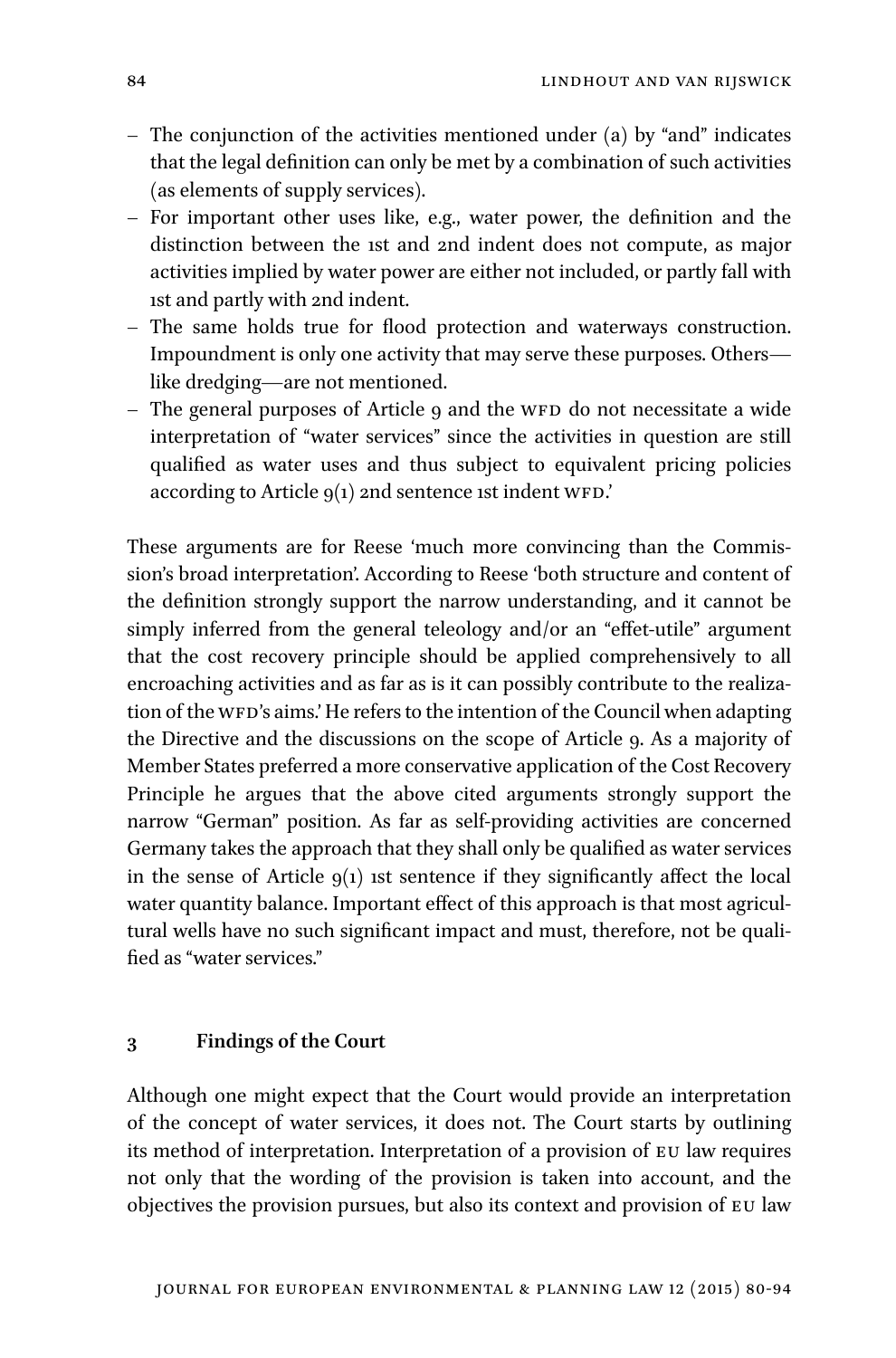as a whole. The '*travaux preparatoires'* may furthermore contribute to the interpretation.3

The Court starts by outlining the two provisions concerned and ascertains that the concept of 'services' is not defined therein. In order to assess whether any service relating to the activities mentioned in Article  $2(38)$  WFD would be subject to the principle of cost recovery the Court starts by analyzing the context and overall scheme of the provisions in question. The Court considers, based on the *travaux preparatoires*, that as practices in the Member States vary widely, the eu legislature intended that Member States may determine the measures to be adopted for the purposes of the application of the principle of cost recovery without extending it to all services associated with water use. The Court furthermore considers that 'in requiring in Article 9 that Member States are to have regard to the principle of recovery of the costs of water services and ensure that water-pricing policies provide adequate incentives for users to use water resources efficiently' and thereby contribute to the environmental objectives of the WFD, Article 9 'does not per se impose a generalized pricing obligation in respect of all activities relating to water use'.4

As a second step in interpretation the Court examines the scope of the two provisions in the light of the objectives pursued by the WFD. It starts by noticing that the WFD is a framework directive, which provides for common principles and an overall framework for action, that Member States need to further develop.5 It does not provide for complete harmonization of the rules of the Member States concerning water. The Court furthermore considers that preamble 19 of the directive reflects the purpose of the directive, i.e. maintaining and improving the aquatic environment.6 Referring to preamble 13 of the Directive, which entails that the diverse conditions and needs in the Union are to be addressed in planning and execution of measures, which planning and measures are to be decided upon as close as possible to the locations where water is affected or used, the Court concludes that 'priority must be given to actions coming within the jurisdiction of the Member States in drawing up action program adapted to local and regional conditions'.7

7 *Ibid.*, para. 52.

<sup>3</sup> See on the increasing importance of the travaux preparatoires for interpretation: K. Lenaerts & J. Gutiérrez Fons, 'To Say What The Law of the eu Is: Methods of Interpretation and the European Court of Justice', AEL 2013/9.

<sup>4</sup> C-525/12 *European Commission v Federal Republic of Germany* ecli:eu:C:2014:2202, para. 48.

<sup>5</sup> *Ibid.*, para. 50.

<sup>6</sup> *Ibid.*, para. 51.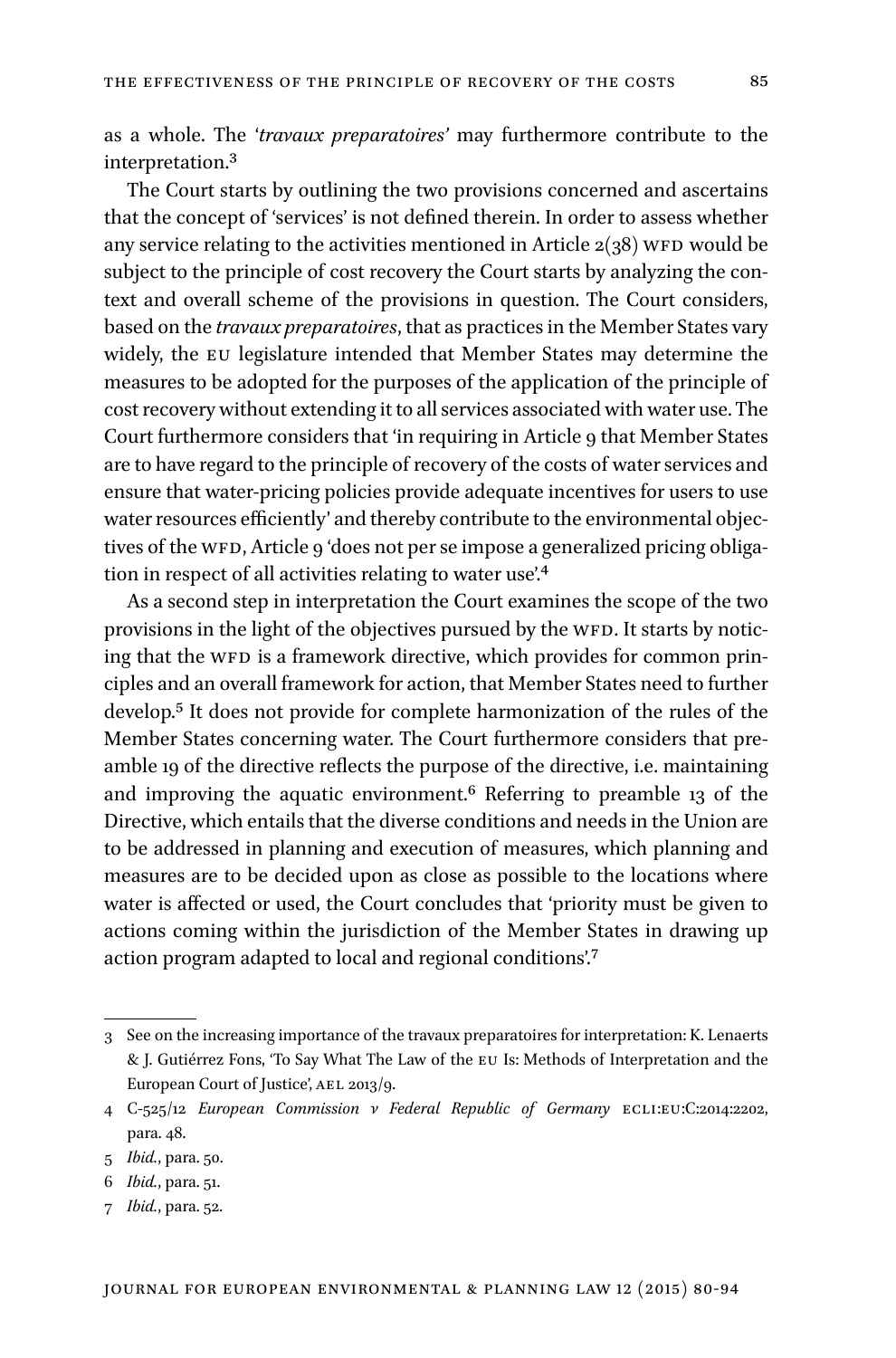The Court further considers that the directive is based on principles of management per river basin, which the Court summarizes:

- the setting of objectives per body of water;
- plans and programmes;
- an economic analysis of the detailed arrangements governing water pricing;
- the taking in to account of the social, environmental and economic effects of cost recovery as well as the geographic and climatic conditions of the region(s) concerned.

To that end, the program of measures of the Member States, obliged by Article 11 WFD, needs, as *minimum requirement*, to include measures relating to the recovery of the costs for water services, such as those provided for under Article 9 of Directive  $2000/60$ .<sup>8</sup> The Court considers that cost recovery measures are 'one of the instruments available to Member States in water management to achieve rational water use'.<sup>9</sup> Even though the activities listed in Article 2(38) may undermine the achievement of objectives of the Directive, *it is not necessarily so that the failure to attain the objectives is due to the absence of pricing for those activities*. Lastly, the Court considers in addition that Article  $g(4)$  wfd provides that Member States may, under certain circumstances, opt *not to proceed with the recovery of costs for a given water use activity, where this does not compromise the purposes and achievement of the objectives*  of the WFD.<sup>10</sup> Having outlined the above, the Court dismisses the Commission's action as the fact that Germany does not make *some* of the water activities mentioned in Article 2(38) subject to the principle of cost recovery for water services does not by itself establish a failure to fulfil its obligations under Articles  $2(38)$  and 9 WFD.

### **4 Reflections on the Court Decision**

This Court decision is of great importance for Member States. The Commission started on similar grounds infringement procedures against many Member States.11

10 *Ibid.*, para. 57.

<sup>8</sup> *Ibid.*, para. 54.

<sup>9</sup> *Ibid.*, para. 55.

<sup>11</sup> These are Austria, Belgium, Denmark, Finland, Hungary, the Netherlands and Sweden (European Commission, Press release IP/12/536).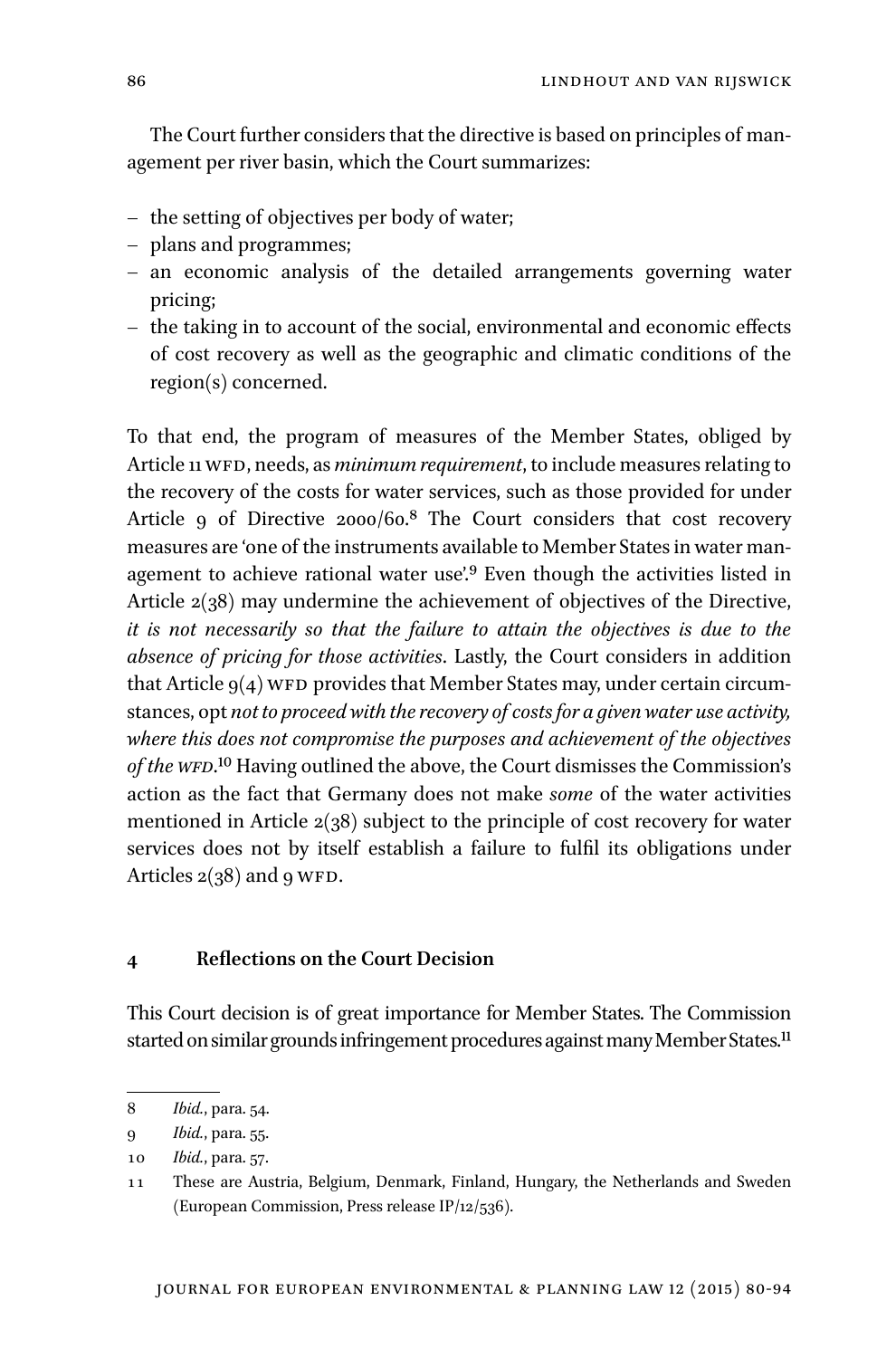Not only provides this judgment (a bit more) clarity on the Court's view on the concept of water services, it also positions the function of the cost recovery provision (Article 9) within the programmatic approach on water management as included in the WFD.

The Court judgment positions cost recovery as a practically voluntary tool to be used by Member States at least offering the Member States a huge margin of appreciation. It is effectively up to the Member States, to decide in how far or even whether cost recovery is a measure to be applied for certain water uses or services. They are not obliged to. Even if the objectives of the directive are not attained, that does not mean that it is a result from a lack of pricing.

A few critical notes may be placed with this Court decision. The first critical note refers to the underlying idea of cost recovery. Its rationale is to contribute to sustainable and equitable water use by internalisation of not only financial costs of water services, but also environmental and resource costs, in water prices and to provide adequate incentives in water policy to stimulate an efficient water use.12 By this judgment the Court limits the potential effectiveness of the cost recovery provision drastically by ignoring parts of its goals. Furthermore, the program of measures each Member State needs to set up includes different measures and tools to ensure the achievement of the objectives set for the specific river basin. But if the application of cost recovery would be fully to the discretion of Member States, the inclusion of this specific economic instrument in a separate provision in the WFD results in an empty shell.

There are a number of arguments that would underline a more obligatory requirement for Member States to take cost recovery into account.

## **(1)** *The Function of the Cost Recovery Provision is not Limited to the Implementation of the Management Objectives of Article 4*

The Court of Justice seems to relate cost recovery exclusively to Article 11 WFD (programme of measures) and Article 4 WFD (environmental objectives). It is not clear what considerations underlie this point of view. In the Court's considerations regarding its interpretation it does not consider the position of cost recovery in relation to the defined purpose in Article  $1$  of the WFD at all.<sup>13</sup> The purpose of the Directive is not at all included in the considerations. Besides taking into account the statements of the preamble, taking into

<sup>12</sup> See for an extensive outline of the rationale for cost recovery: W. Howarth, 'Cost recovery for water services and the polluter pays principle', *era Forum* (2009), para. 2.

<sup>13</sup> In other cases the ecj in a contextual interpretation approach does refer explicitly to the purposes as included in the directive concerned; for example C-195/12 *Industrie du bois de Vielsalm & Cie (ibv) sa*, 26 September 2013, para. 54–55.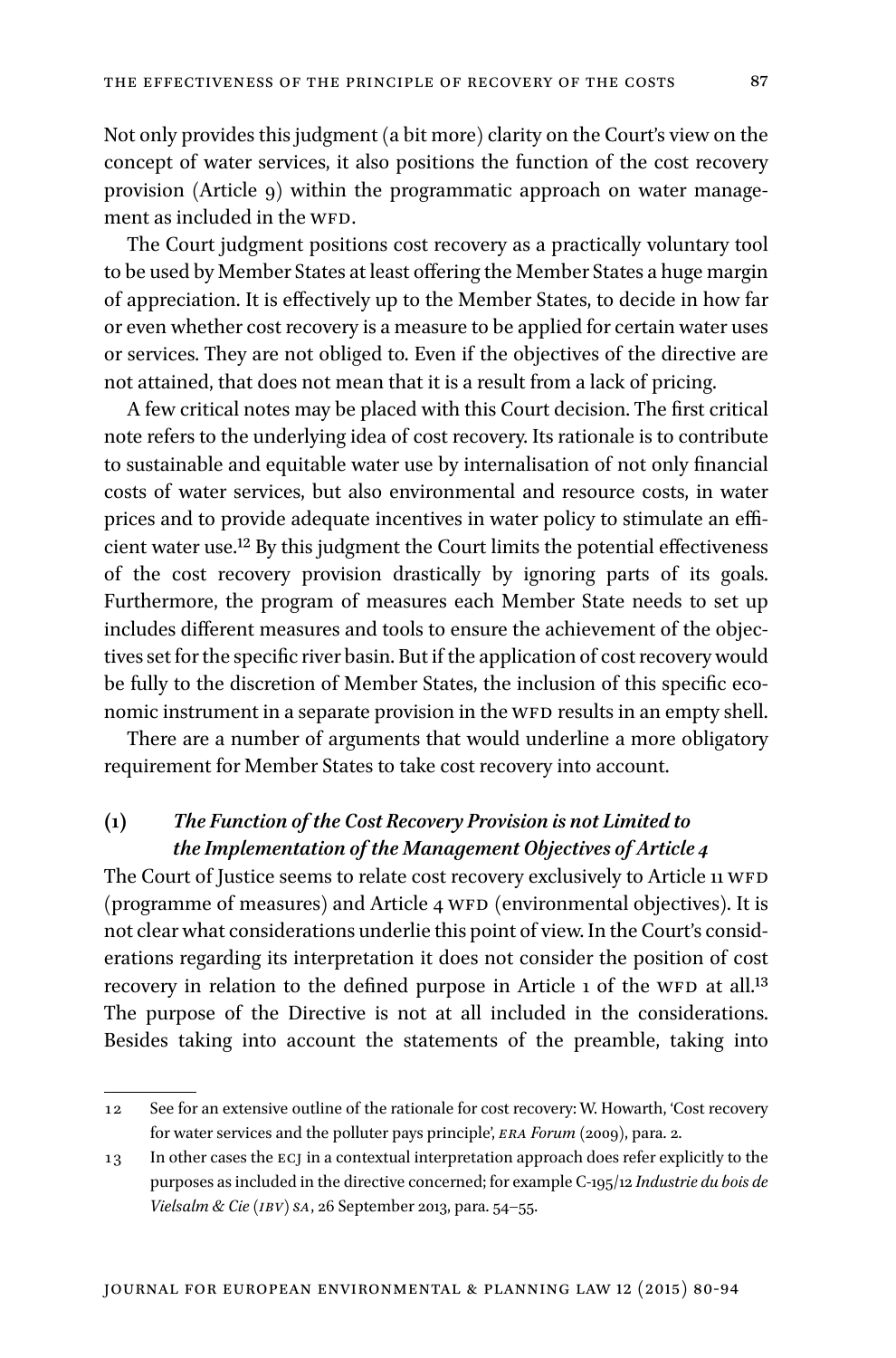account the purpose of the Directive as laid down in Article 1 WFD should have been included.<sup>14</sup> The purpose of the WFD is to establish a framework for the protection of inland surface waters, transitional waters, coastal waters and groundwater. It is a framework to which end aquatic ecosystems and their water need to be protected and enhanced. Furthermore, this framework needs to promote sustainable and equitable water use, based on a long term protection of water resources. Thirdly, the framework should ensure better protection of the aquatic environment against pollution and quality degradation. Besides, the framework is to contribute to mitigating the effects of floods and droughts. In our view, Article 9 WFD holds, besides its relation to the environmental objectives of Article 4 WFD and the programme of measures in Article 11 WFD, an independent position in relation to the purpose of the Directive,15 especially where it concerns the aim of promoting sustainable water use. Internalization of environmental costs in this respect is one of the fundamental principles, recognized internationally, to be able to reach sustainable water use.16

Furthermore, the wording of the derogation clause of Article  $g(4)$  also implies this scope of the cost recovery provision. The derogation clause mentions the *objectives of the Directive*. Therefore, this provision is not limited to

<sup>14</sup> Illustrative regarding methods of interpretation in this respect, see C-195/12 *Industrie du bois de Vielsalm & Cie (ibv) sa*, 26 September 2013, (rapporteur A. Prechal), para. 54–55, where the Court of Justice, with regard to the contextual interpretation of subject and purpose of the legal act explicitly starts at the purpose as defined in the legal act. Considerations of the preamble support the interpretation of the defined purpose to that end.

<sup>15</sup> See P.E. Lindhout 'A wider notion of the scope of water services in eu water law, Boosting payment for water related ecosystem services to ensure sustainable water management?', *Utrecht Law Review*, (2012); See also E. Gawel, W. Köck et al. 'Reform der Abwasserabgabe: Optionen, Szenarien und Auswirkungen einer fortzuentwickelnden Regelung' Umweltforschungsplan des Bundesministeriums für Umwelt, Naturschutz, Bau und Raktorsicherheit, Texte 55/2014, p. 89; Furthermore E. Gawel, 'Cost recovery for 'water services' / Critical review of the eu Court of Justice conclusions of Advocate General Jääskinen in case C-525/12', *Europäische Wasserrahmenrichtlinie*, 19 August 2014, considering: 'Rather, the responsibility for costs pursuant to Article 9 of the Water Framework Directive is a fundamental principle of order in a world of scarce resources, and as such it is an independent part of the framework of order established by the Water Framework Directive as a whole, as per Article 1 of the Directive.'

<sup>16</sup> See Resolution of the Council of the European Communities (…) of 17 May 1977 on the continuation and implementation of a European Community policy and action programme on the environment, oj C 139, 13.6.77, chapter 2; see regarding internalisation of environmental costs as international environmental principle: Principe 16 van de 'Rio Declaration on Environment and Development'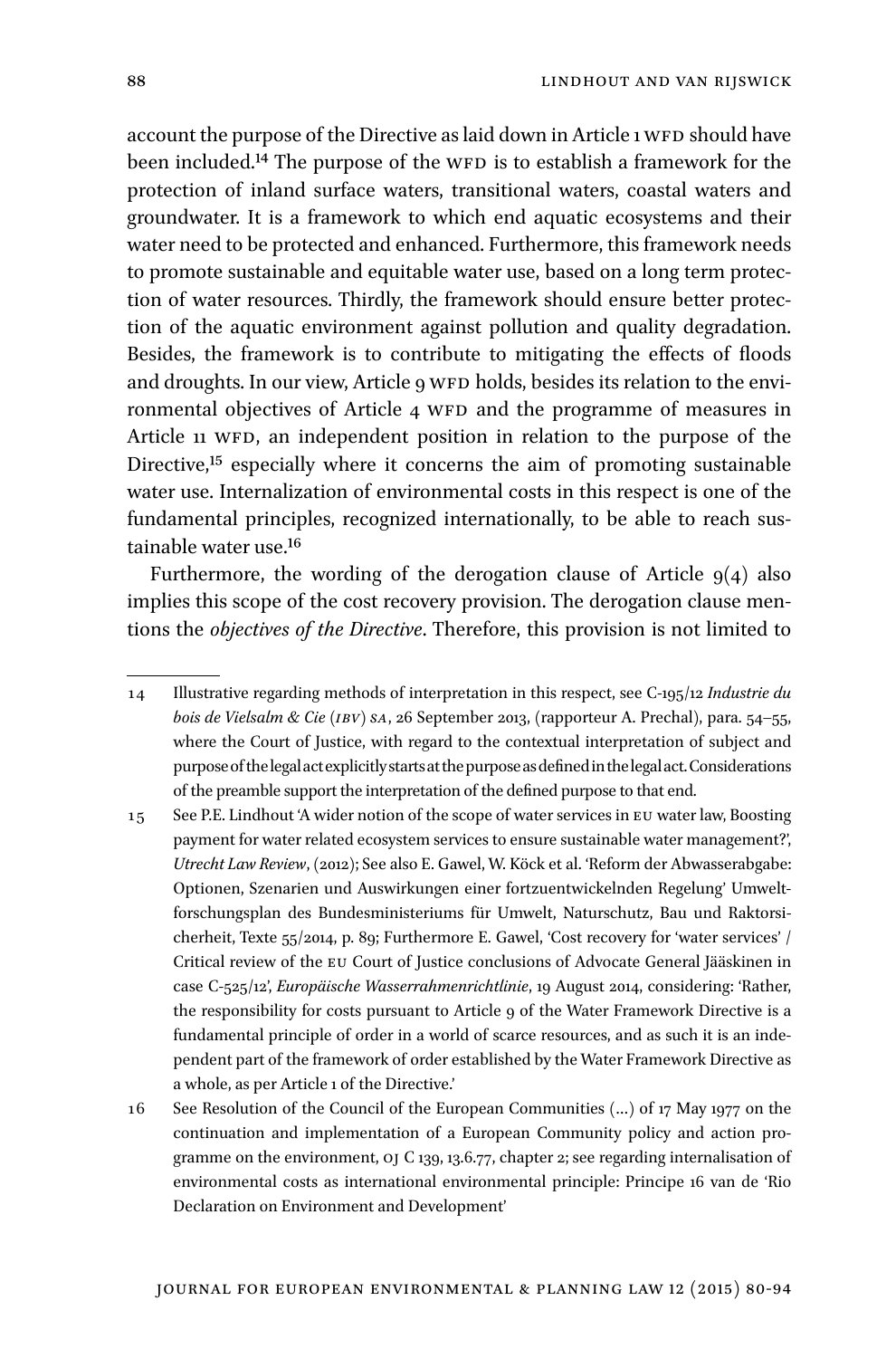the environmental objectives of Article 4 WFD and reflects much more than only 'an optional instrument' that Member States may use in their programmatic management approach and holds a strong strategic objective of its own. It is remarkable that the Court of Justice does not consider cost recovery in respect of the diversely formulated purposes of Article 1 WFD at all.

## **(2)** *The 'Framework' Character of the Directive does not Preclude Addressing Cost Recovery as (Preliminary) Obligation.*

It is true that the cost recovery provision is included in a 'framework' directive. The Court considers that the character of a framework directive brings along that the directive does not intend for complete harmonization on the rules of the Member States concerning water. It states that the WFD establishes the common principles and an overall framework for action in relation to water protection and coordinates, integrates and, in a longer perspective, develops the overall principles and structures for protection and sustainable water use. These considerations, in our view, however do not conclusively lead to the position that cost recovery should be to the full discretion of the Member States to use as an environmental policy instrument. The lack of intention for complete harmonization on the rules of the Member States concerning water does not necessarily mean that no basic harmonization of elements of water rules was intended. It denies the specific inclusion of the principle of cost recovery provision in the WFD. Even though the legislative process shows divergence between the Council and Parliament on the different concept text versions regarding cost recovery, the inclusion of cost recovery as such to promote sustainable and efficient water use was not specifically debated upon. Is therefore the current, agreed upon, text of the cost recovery provision not moreover one of the first common principles? Cost recovery, by which not only financial costs but also environmental and resource costs are to be recovered and by which efficient water use is to be stimulated, is one of the policy principles of sound water management.17 The Advocate General Jääskinen, although we do not agree to his overall view, in our view rightly remarks that the integration of environmental costs is one of the fundamental principles of water management. Economization has been an important element of European environmental policy since the seventies and internalization of environmental costs can be considered an international environmental principle.18

<sup>17</sup> Not putting a price on a scarce resource like water can be regarded as an environmentallyharmful subsidy, Blueprint, com (2012) 673.

<sup>18</sup> See Resolution of the Council of the European Communities (…) of 17 May 1977 on the continuation and implementation of a European Community policy and action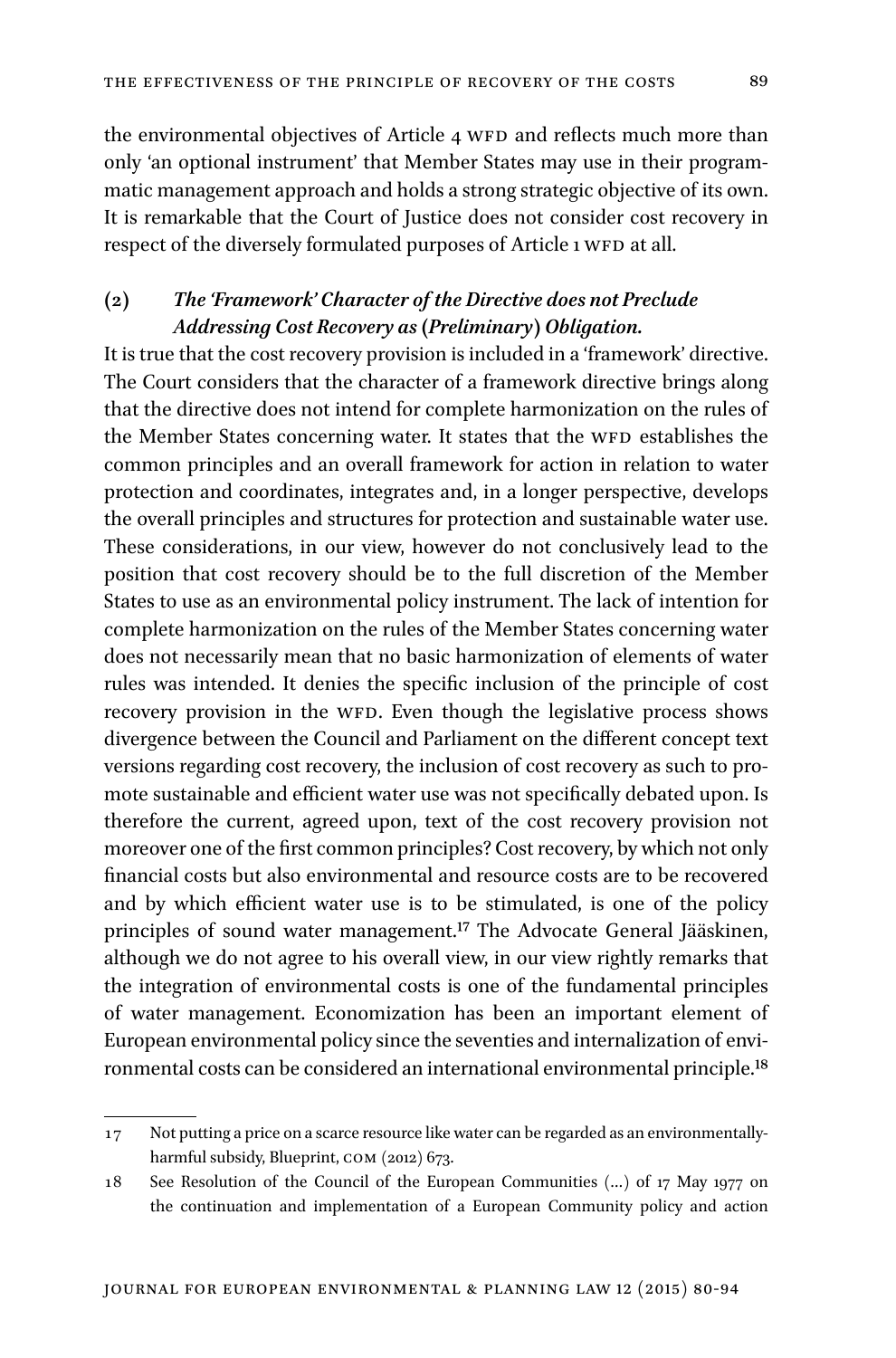The Court however does not position the cost recovery provision in this setting at all. Furthermore, the fact that the Water Framework Directive has the character of a framework directive does not, in itself, mean that Member States have a great amount of policy discretion. The Water Framework Directive replaces a wide range of water directives and knows quite specific obligations for the Member States.

## **(3)** *Cost recovery as Species of Economic Instruments and its Inclusion in the Program of Measures as 'Basic Measure'*

Furthermore, the Court does not seem to distinguish cost recovery from other economic instruments when examining the scope of the two provisions in the light of the objectives pursued by the Directive. And that may prove to be relevant for the scope of Article 9. The Court quotes in that respect a number of considerations in the preamble, but does not mention preamble no. (38) regarding economic instruments, which seems to be relevant in this respect. It states:

*(38) The use of economic instruments by Member States may be appropriate as part of a programme of measures. The principle of recovery of the costs of water services, including environmental and resource costs associated with damage or negative impact on the aquatic environment should be taken into account in accordance with, in particular, the polluter-pays principle. An economic analysis of water services based on long-term forecasts of supply and demand for water in the river basin district will be necessary for this purpose.*

'Economic instruments' is a much broader concept than cost recovery for water services. Economic instruments may include fiscal instruments like subsidies, environmental taxes, refund schemes et cetera. Cost recovery is a species of an economic instrument, specifically laid down in Article 9 WFD and therewith separated from 'economic instruments in general'. Economic instruments in general are only included in the WFD as voluntary tool to Member States. It would confirm that the principle of cost recovery is laid down as a common principle to be taken into account.

In addition, based on Article 11 WFD Member States must provide a program of measures for each river basin, which program should take account of

programme on the environment, oj C 139, 13.6.77, chapter 2; see regarding internalisation of environmental costs as international environmental principle: Principe 16 van de 'Rio Declaration on Environment and Development'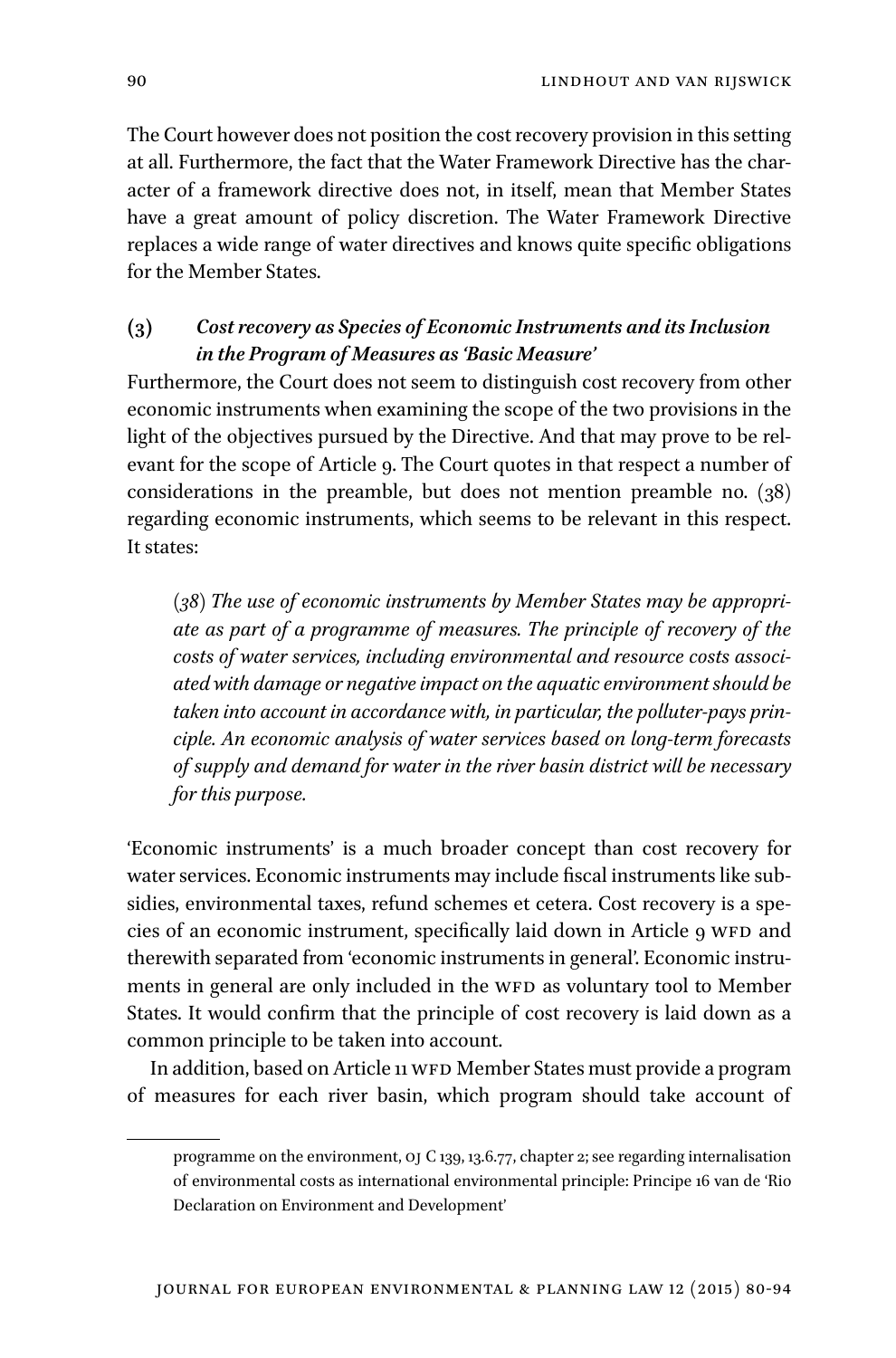the results of the economic analyses of Article 5 WFD, in order to achieve the objectives as mentioned in Article 4 WFD (environmental objectives). The program of measures ex. Article 11 WFD should include the 'basic measures' of which one is 'the measures deemed appropriate for the purposes of Article o'.

As reflected above, the use of other economic instruments is mentioned in the list of 'supplementary measures'. Economic or fiscal instruments as supplementary measure are explicitly mentioned in Annex VI – Part B. Those measures are voluntarily.

Since the Court of Justice leaves the application of cost recovery to the full discretion of the Member States, we feel that the 'reason d' être' of the specific cost recovery provision and it's indication as basic measure of a program of measures is nullified. If there is no principle to recover the costs of water services as a starter anyway, why provide a separate provision at all? Why include it (and not other economic instruments) in the list of 'basic measures'?

#### **(4)** *Cost Recovery Provision Limited to a Heavy Reporting Requirement?*

By interpreting the cost recovery provision in this manner, positioning it to the full discretion of Member States to use - or not use - this specific instrument in the attainment of the objectives of the WFD, the Court not only denies the difference in position of cost recovery to other (voluntary) economic instruments, but also reduces the scope of the (extensive and detailed) cost recovery provision to effectively only the requirement to 'report on the practical steps and measures taken to apply the principle of recovery of the costs of water use in accordance with Article 9 WFD' in the program of measures.<sup>19</sup> It reduces the potential effectiveness of the cost recovery provision to an administrative burden. It makes it even harsher when one considers that there seems no sanction possible to non-application of cost recovery in a programmatic approach, because – as the Court worded – 'the absence of pricing will not necessarily jeopardize the attainment of the Directive's objectives'. Exactly because the last is true and the Court of Justice in addition limits cost recovery to the program of measures and environmental objectives instead of also the purpose of the directive itself, it should be preferred to position the cost recovery provision more strongly in its principle obligation (take into account cost recovery and in so doing consider also social, economic, environmental and certain

<sup>19</sup> The river basin management plans, as referred to in Annex VII sub 7.2 of the Directive, should contain 'a report on the practical steps and measures taken to apply the principle of recovery of the costs of water use in accordance with Article 9.'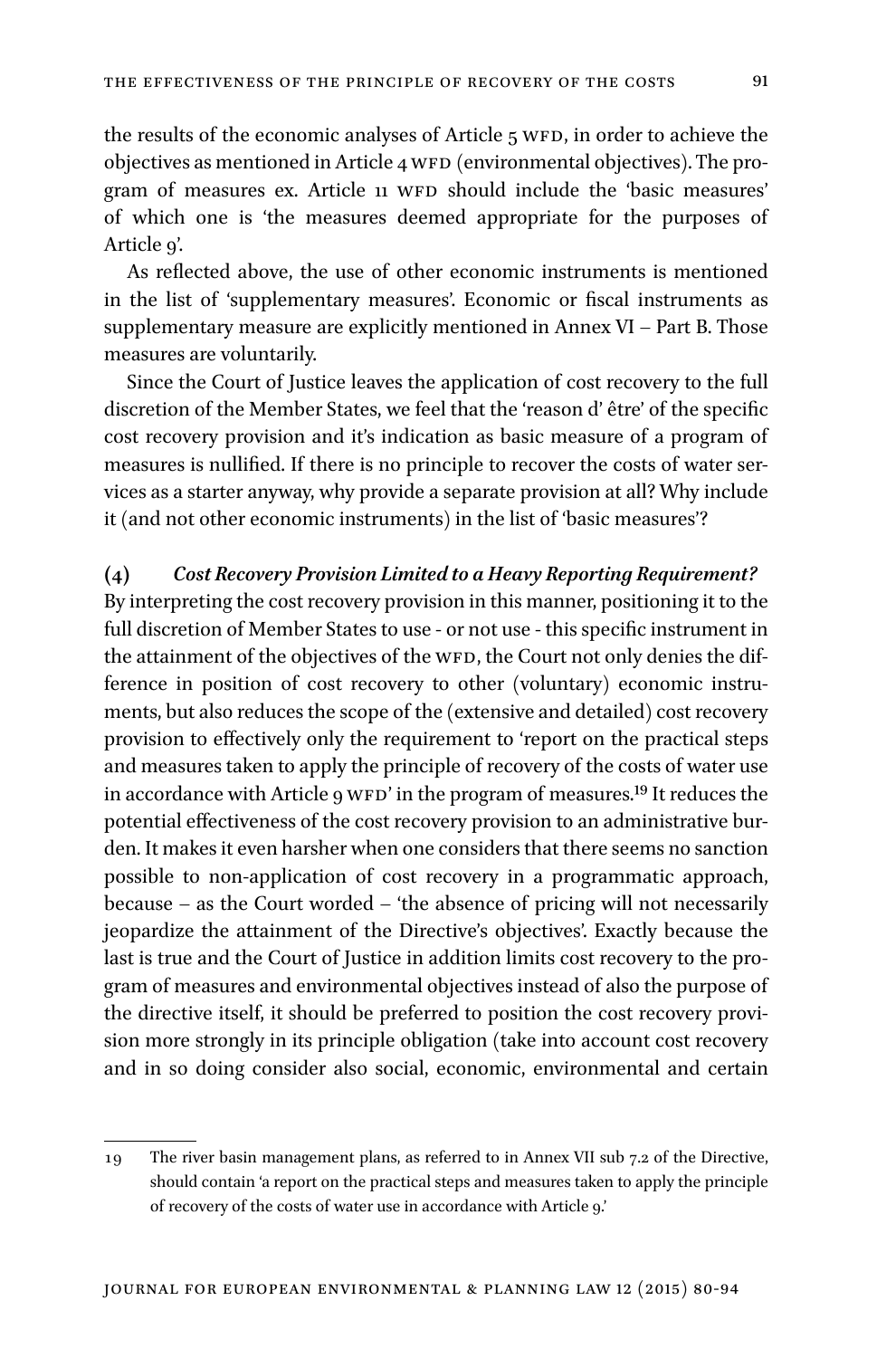other aspects). Now the provision seems to be reduced to not more than an empty shell.

### **(5)** *A Derogation Clause in Article 9 (4) wfd without Substance?*

The Court refers furthermore to the derogation clause of Article  $g(4)$  WFD when considering that water activities as mentioned in Article  $2(38)$  WFD may undermine the achievement of the Directive's objectives. It considers:

*it cannot be inferred therefrom that, in any event, the absence of pricing for such activities will necessarily jeopardize the attainment of those objectives. In that regard, Article 9(4) of Directive 2000/60 provides that the Member States may, subject to certain conditions, opt not to proceed with the recovery of costs for a given water use activity, where this does not compromise the purposes and the achievement of the objectives of that directive. It follows that the objectives pursued by Directive 2000/60 do not necessarily imply that Article 2(38)(a) thereof must be interpreted as meaning that they all subject all activities to which they refer to the principle of recovery of costs, as maintained in essence by the Commission.*20

The Court refers to the derogation clause as a 'no longer proceed with cost recovery' clause. Non proceeding with cost recovery would be only allowed if it does not compromise the purposes and the achievement of the objectives of the directive.

The considerations of the Court, however, reduce also the derogation clause to almost an empty shell as the Court first stresses that cost recovery is not – not even by means of principle – necessarily applicable to the water activities as mentioned in Article  $2$  ( $38$ ) WFD. The Court considers in this respect that the objectives of the Directive would not imply such applicability. Secondly, the Court considers that even if activities mentioned in Article 2  $(38)$  WFD in themselves may be undermining the achievement of the Directive's objectives, that does not bring about that any lack of pricing of those activities will necessarily jeopardize the attainment of the objectives. Thirdly, as outlined before, it seems that the Court has considered that what actions to be included in a program of measures is to the full discretion of the Member States. This approach results in a derogation clause of Article  $9(4)$ wfd which seems rather redundant, as there is no main obligation to apply cost recovery (not even to a minimum extent). It will, due to these

<sup>20</sup> C-525/12 *Commission vs Federal State of Germany* ecli:eu:C:2014:2202, para. 56–57.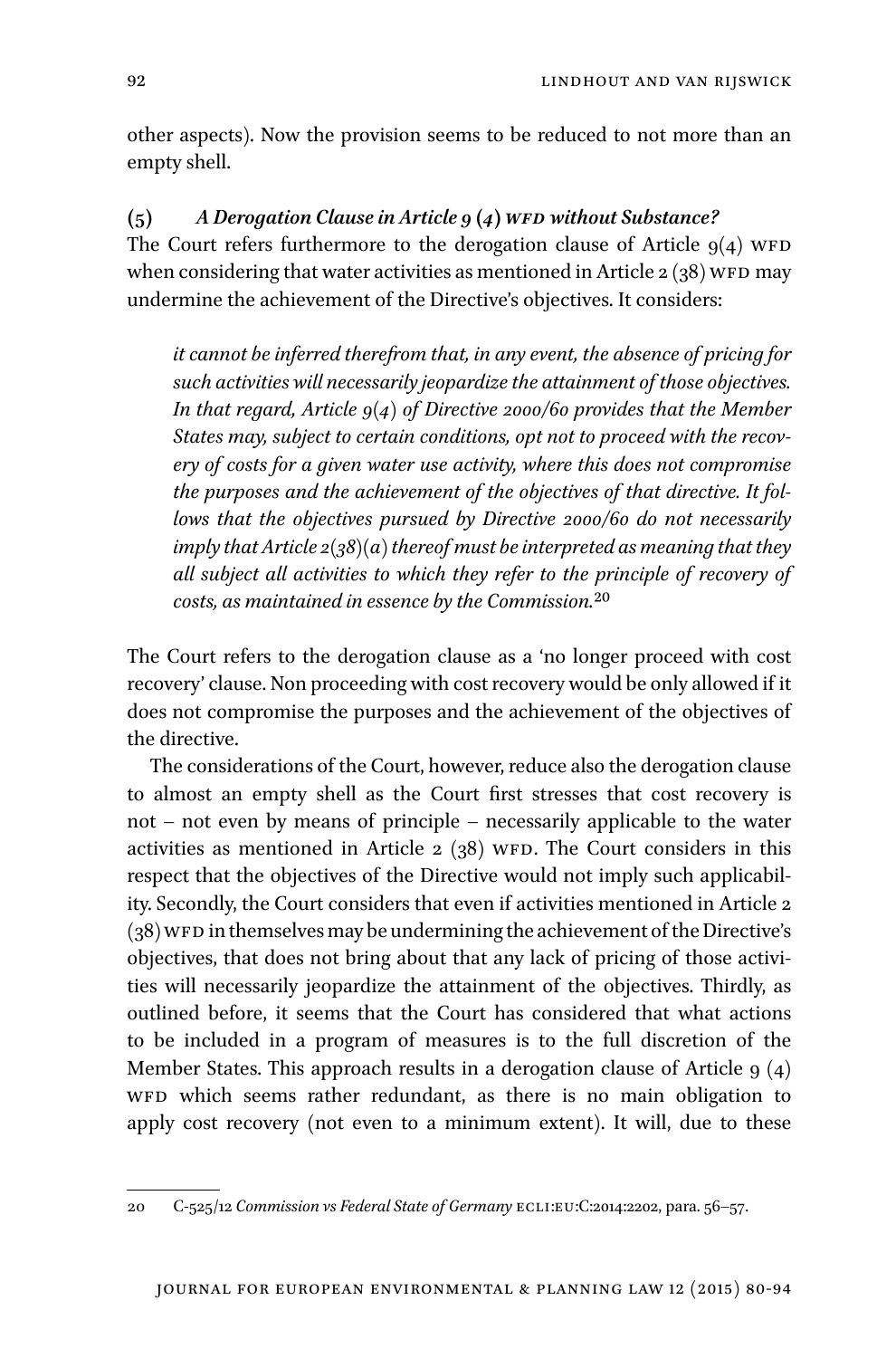considerations, be very difficult to sufficiently state and prove that a Member State has applied the derogation clause not legitimately. This is even harsher when one considers that derogation clauses are to be interpreted in a strict manner.<sup>21</sup> What is left to be considered in a strict manner in the derogation clause after this judgment seems rather questionable.

# Final reflection: *A more obligatory character still offers ms enough discretionary room for tailor-made solutions and acknowledges the specific inclusion of cost recovery in a separate legal provision*

When considering the above, the question arises whether the interpretation of the Court of Justice to leave the application of cost recovery to the full discretion of the Member States is the only plausible interpretation that is in line with and/or serves the wording of the provision and complies with the context and coming about of the provision. As outlined in this annotation there are many arguments to interpret the cost recovery provision differently and in a more strict manner. If a more strict obligatory character of the provision would be embraced, the fundamental principle of internalization environmental costs is met, the derogation clause of Article  $9(4)$  will be substantial and still tailor-made solutions are possible in Member States' water management strategies. The cost recovery provision offers Member States still enough discretionary room to take into account specific circumstances in the river basin concerned. The provision states to this end that Member States 'in so doing', i.e. *in recovering the costs as mentioned in Article 9*, may take into account the social, environmental and economic effects of the recovery as well as the geographic and climatic conditions of the region or regions affected. This more strict approach would be (better) in line with the wording of the provision and the objectives it pursues, without putting it out of context or mismatching the provisions of EU law otherwise.<sup>22</sup> Where different interpretations of a provision of EU law are possible, preference should be given to that interpretation which ensures that the provision retains its effectiveness.<sup>23</sup> It would

- 22 See forthcoming P.E. Lindhout, *Cost recovery as a policy instrument to achieve sustainable and equitable water use in Europe and the Netherlands*, Utrecht University, PhD Thesis, expected 2015.
- 23 C-187/87 *Saarland a.o.*, ecli:eu:C:1998:439, para. 19; C-434/97 *Commission v France*, ecli:eu:C:2000:98, para. 21; C-402/07 and C-432/07 *Sturgeon a.o.*, ecli:eu:C:2009:716, para. 47.

<sup>21</sup> C-14/06 and C-295/06 *European Parliament and the Kingdom of Denmark vs Commission of the European Communities*, ecli:eu:C:2008:176, paras. 71–75; C-57/94 *Commission of the European Communities vs Italian Republic*, ecli:eu:C:1995:150, para. 23; C-375/05 *Geuting* ecli:eu:C:2007:574, para. 52.